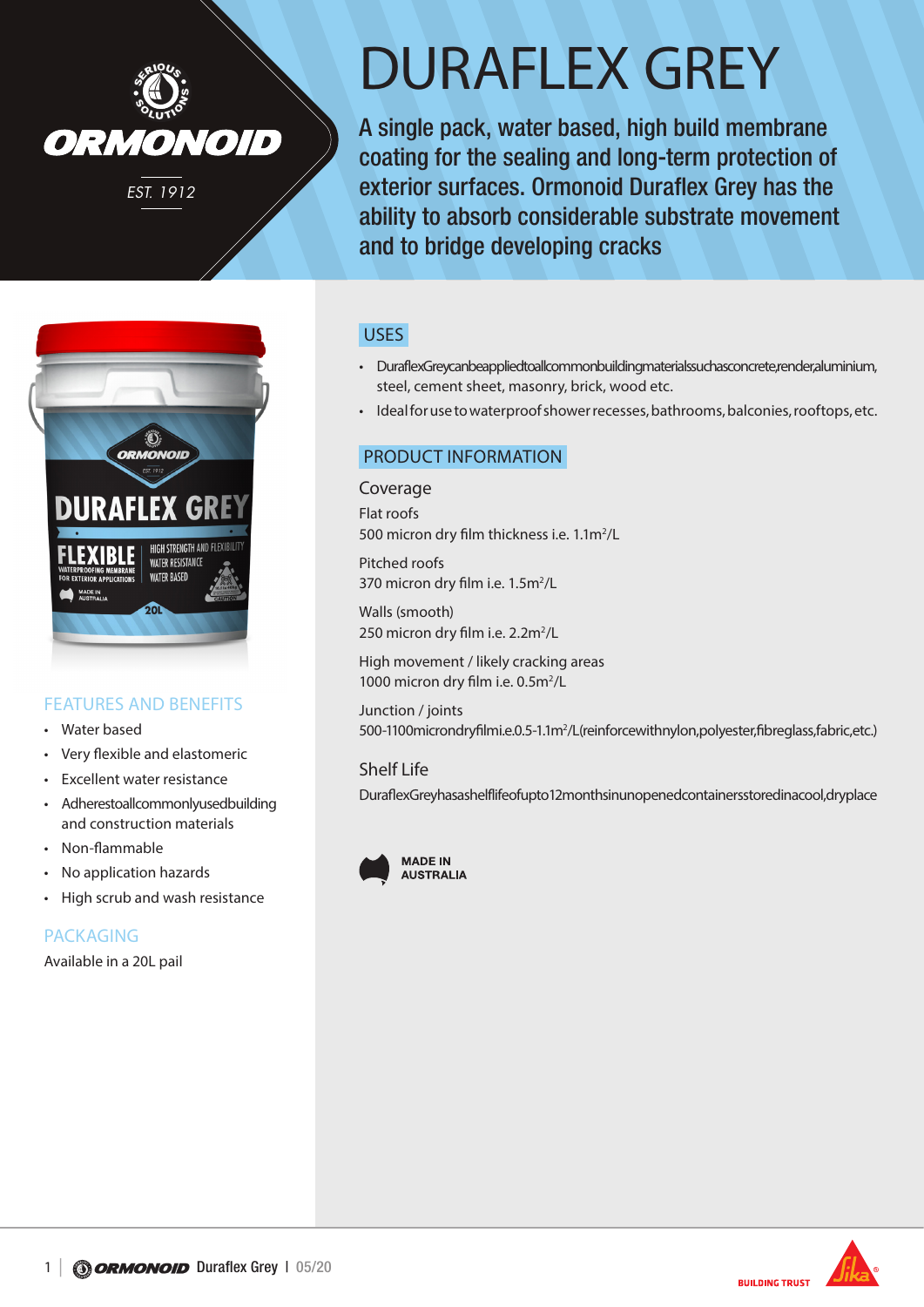

# DIRECTIONS FOR USE

# SURFACE PREPARATION

- Allsurfacesmustbefree of grease, oil and dust. Very smooth surfaces should be roughened for better adhesion
- Looserust, moss, lichens, crumbling cement, deteriorated fibre cement and degraded bituminous substances must be removed either mechanically or chemically
- Surface faults such as blisters, holes and cracks should also be cleaned out, then repaired with a flexible filler
- Smallhairlinecrackscanbepaintedwith Duraflex Grey-brushin, allow to dry, then repeat until filled or at least sealed
- Adhesiontoconcreteandotherporoussubstrates(e.g.fibrecementsheet), can be improved by priming with Davco Ultraprime. This is recommended because these surface scan be very weak and consequently when a coating of Duraflex Grey is pulled up it actually tears away the surface to which it is bonded (e.g. concrete - concrete failure)
- Rustymetalshould be cleaned by blasting or other means to a suitable standard then primed with a rust inhibiting primer. Other metals should besuitably primed or treated, e.g. for new galvanising, degrease, etch or roughen surface before coating

## MIX PREPARATION

#### Mix Process

For ease of application, stir contents well prior to use.

## APPLICATION

- 1. ApplytwoormorecoatsofDuraflexGreytoobtainrecommendedtotal thickness by brush, roller, spread bar or airless spray gun.
- 2. Idealapplicationtemperatureisbetween10-30° Candrelativehumidity 30-80%.
- 3. Rinsebrushes, etc., frequently inwater to prevent drying/clogging. Keep containers closed to minimise skin formation.
- 4. Infastdrying weather conditions, adhesion to unsealed absorbent or porous surfaces is significantly improved by using Davco Ultraprime.
- 5. Typical airless spray set up:
	- Inlet pressure: 690-1380 kpa (100-200 psi) Pump ratio: 20:1 to 40:1 Outlet pressure: 14000-28000 kpa (2000-4000 psi) Tip (adjustable): 0.7-1.1mm (27 - 43 thou) Inlet pipe length: Short as possible Outlet hose: 12mm (1/2 inch) i.d. and about 8m (26 ft) long max. If necessary slightly thin Duraflex Grey with water, usually 2-5%

## Clean-up & Return to Service

- Assoonasworkceasesremoveexcessfrombrushetc., and wash with water beforedrying begins. If partial drying occurs use M.E.K, then soap and water
- Keepcontainerssealed, (plasticover surface reduces skinning in part-full containers). Store in a cool, dry area

# PRECAUTIONS

### Safety

- SDS is available from www.parexdavco.com.au/ormonoid
- It is recommended that applicators wear PVC or similar gloves and goggles while handling this product.
- Wash off body before Duraflex Grey dries to a tough, water insoluble film
- If in eyes, rinse eye simmediately with water 5-10 minutes. If irritation persists, consultadoctor. Move to fresh air if nasal discomfort occurs

#### Specific

- Donotaddsand to Duraflex Greyasit will reduce its flexibility and may cause cracking
- Duraflex Grey is not recommended for use in areas of water immersion like swimming pools etc.
- Forwetareaslikeshowerrecesses, rooftops, etcensure sufficient falls are provided to avoid pooling of water